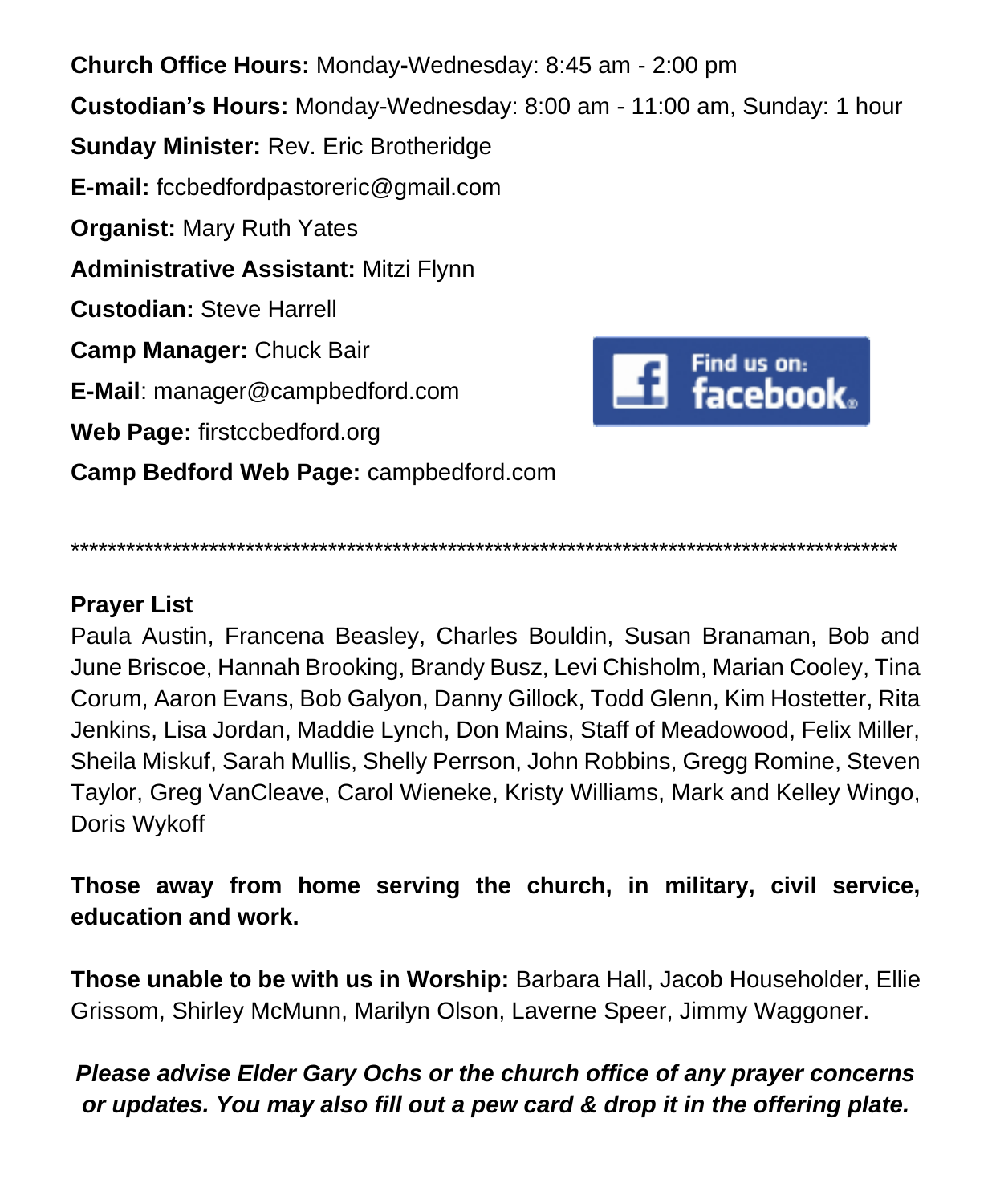

First Christian Church (Disciples of Christ)

1101  $15^{th}$  Street

[www.firstccbedford.org](http://www.firstccbedford.org/) 812-275-4497 Bedford, IN 47421 office@firstccbedford.org

 $\sf Reaching~Outward$  to  $\sf C$ onnect  $\sf P$ eople with  $\sf C$ od's  $\sf Abundance$ 

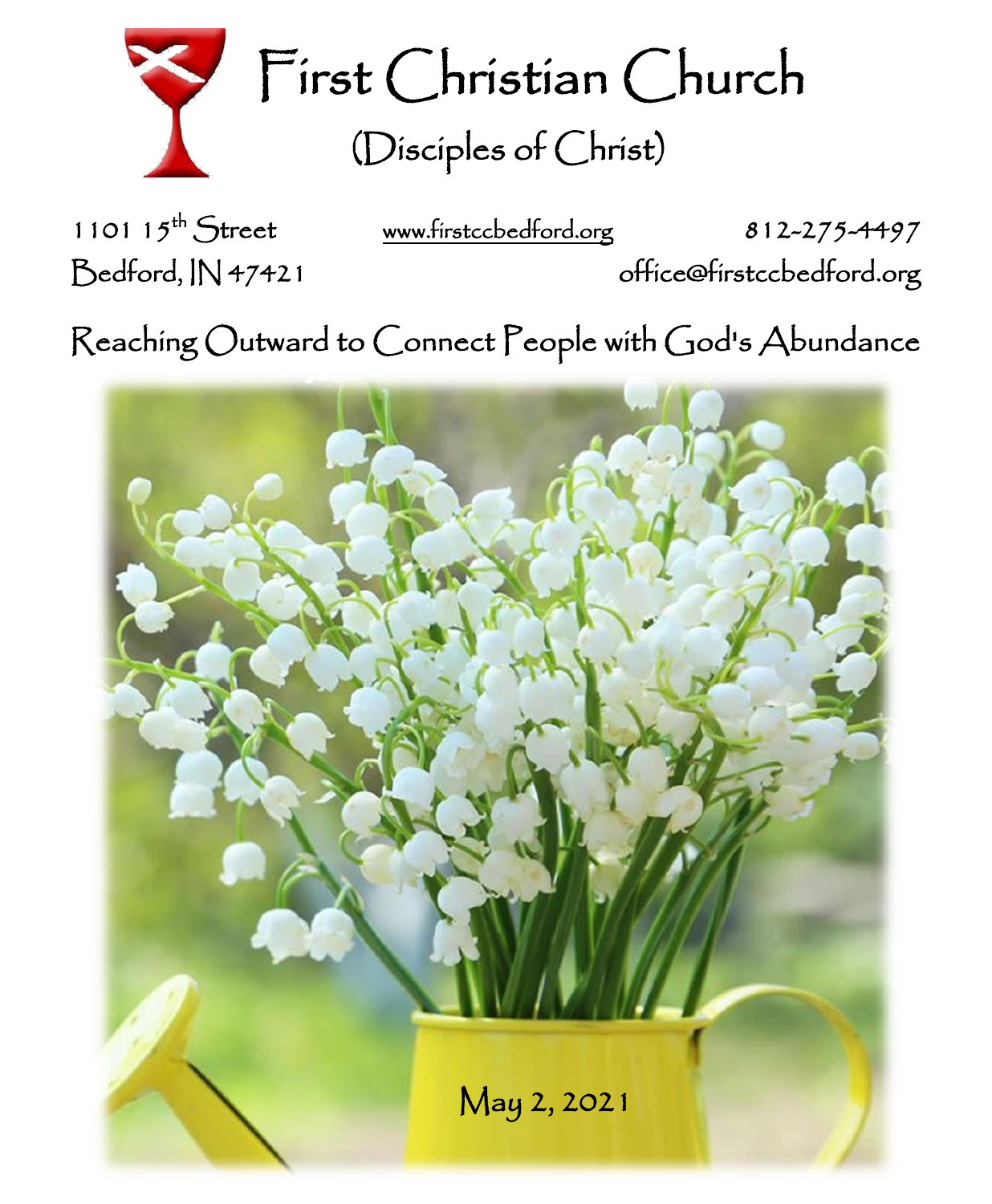*Please complete the cream-colored card located in the back of each pew and place it in the offering plate. Help us by filling out the card as completely as you can. You may also use the card to inform the office of any prayer requests, joys, concerns, upcoming events, changes, etc.*  \*\*\*\*\*\*\*\*\*\*\*\*\*\*\*\*\*\*\*\*\*\*\*\*\*\*\*\*\*\*\*\*\*\*\*\*\*\*\*\*\*\*\*\*\*\*\*\*\*\*\*\*\*\*\*\*\*\*\*\*\*\*\*\*\*\*\*\*\*\*\*\*\*\*\*\*\*\*\*\*\*\*\*\*\*\*\*\*\*\*\*

## **Prelude** A Variation of "Old Hundredth" - Denis Bedard

| <b>Welcome and Announcements</b><br>Rev. Eric Brotheridge                                                                                                                                                                                                      |                                                                                                                                                                                                                                          |
|----------------------------------------------------------------------------------------------------------------------------------------------------------------------------------------------------------------------------------------------------------------|------------------------------------------------------------------------------------------------------------------------------------------------------------------------------------------------------------------------------------------|
| <b>Call to Worship</b>                                                                                                                                                                                                                                         | <b>Elder Jackie Robbins</b>                                                                                                                                                                                                              |
| Leader: We who are perishable,<br>ALL: Call upon the eternal.<br>Leader: We who are weak,<br>ALL: Call upon the Almighty.<br>Leader: We who are weary,<br>ALL: Call upon the Life-Giver.<br>Leader: We who are foolish,<br>ALL: Call upon the Fount of Wisdom. | Leader: We who are lost,<br><b>ALL: Call upon Christ who is</b><br>the Way.<br>Leader: We who are sinful,<br><b>ALL: Call upon the forgiving</b><br>One.<br>Leader: We who are mortal,<br>ALL: Call upon the Immortal.<br>by David Adams |
| <b>Opening Hymn</b><br>All People That on Earth Do Dwell                                                                                                                                                                                                       | #18                                                                                                                                                                                                                                      |
| <b>Children's Moment</b>                                                                                                                                                                                                                                       | Pastor                                                                                                                                                                                                                                   |
| A Time of Prayer                                                                                                                                                                                                                                               |                                                                                                                                                                                                                                          |
| <b>Call to Prayer</b>                                                                                                                                                                                                                                          | Pastor                                                                                                                                                                                                                                   |
| <b>Pastoral Prayer for Illumination</b>                                                                                                                                                                                                                        | Pastor                                                                                                                                                                                                                                   |
| Lord's Prayer                                                                                                                                                                                                                                                  | All                                                                                                                                                                                                                                      |

**Our Father, who art in heaven, hallowed be your name. Your kingdom come. Your will be done on earth as it is in heaven. Give us this day our daily bread and forgive us our sins as we forgive those who have sinned against us. And lead us not into temptation but deliver us from evil. For yours is the kingdom the power and the glory forever. Amen.**